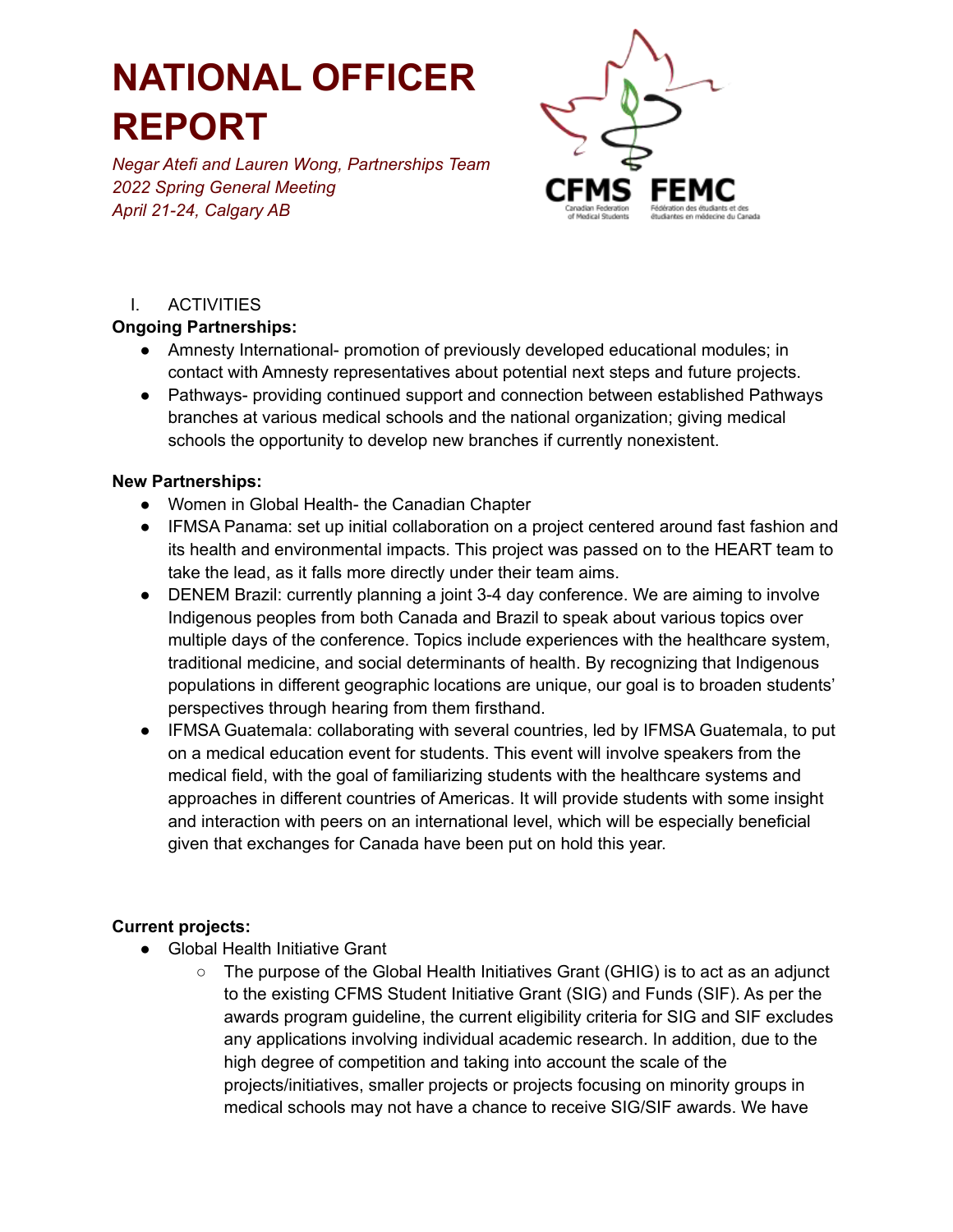# **NATIONAL OFFICER REPORT**

*Negar Atefi and Lauren Wong, Partnerships Team 2022 Spring General Meeting April 21-24, Calgary AB*

> established the GHIG to support global health-specific events or projects of various formats (including research projects) and scales, particularly those that relate to equity, diversity and inclusion (EDI).

- Opportunities spreadsheet and calendar
	- Encourage GHLs and LOs from each university to add events and initiatives that students can take part in
	- Adding opportunities from the IFMSA to give students a chance to get involved and network internationally

| <b>Date</b>            | <b>Meeting</b>                                      | Location |
|------------------------|-----------------------------------------------------|----------|
| January 4 2022         | <b>IFMSA Overview Meeting</b>                       | Online   |
| January 5-9 2022       | <b>IFMSA Americas Regional Meeting</b>              | Online   |
| January 7 2022         | Global Health National Officer Meeting              |          |
| <b>January 12 2022</b> | <b>Global Health National Officer Orientation</b>   | Online   |
| <b>January 17 2022</b> | GH NO - Weekly Planning Meeting #1                  | Online   |
| <b>January 19 2022</b> | <b>IFMSA AmRM Debrief Meeting with IFMSA Quebec</b> | Online   |
| <b>January 24 2022</b> | GH NO - Weekly Planning Meeting #2                  | Online   |
| January 31 2022        | GH NO - Weekly Planning Meeting #3                  | Online   |
| February 7 2022        | GH NO - Weekly Planning Meeting #4                  | Online   |
| February 9 2022        | Global Health National Officer Monthly Meeting      | Online   |
| March 1st - 6th 2022   | <b>IFMSA General Assembly</b>                       | Online   |
| March 6 2022           | Global Health National Officer Monthly Meeting      | Online   |
| March 12 2022          | <b>GH NO Finance Meeting</b>                        | Online   |
| March 18 2022          | <b>GH NO Finance Meeting</b>                        | Online   |

#### II. MEETINGS ATTENDED